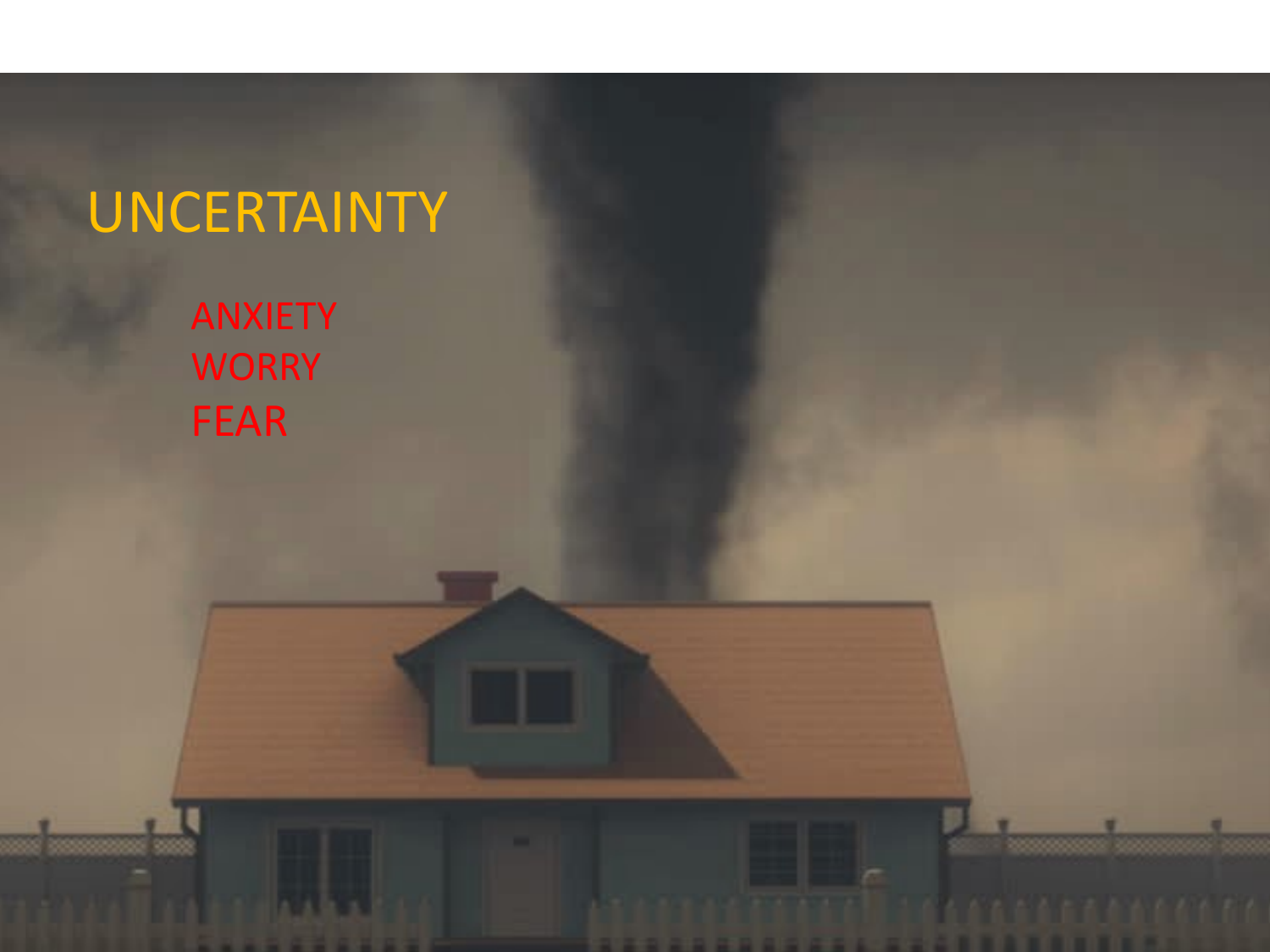



A Handbook for Seriously Engaging Cancer

. THE BELL HAS RUNG . RUN WELL . FINISH STRONG

#### DR. ROBERT F. LANE

THE BELL HAS RUNG MIGHT BE YOUR LAST LAPT BETTER RUN AS IF IT IST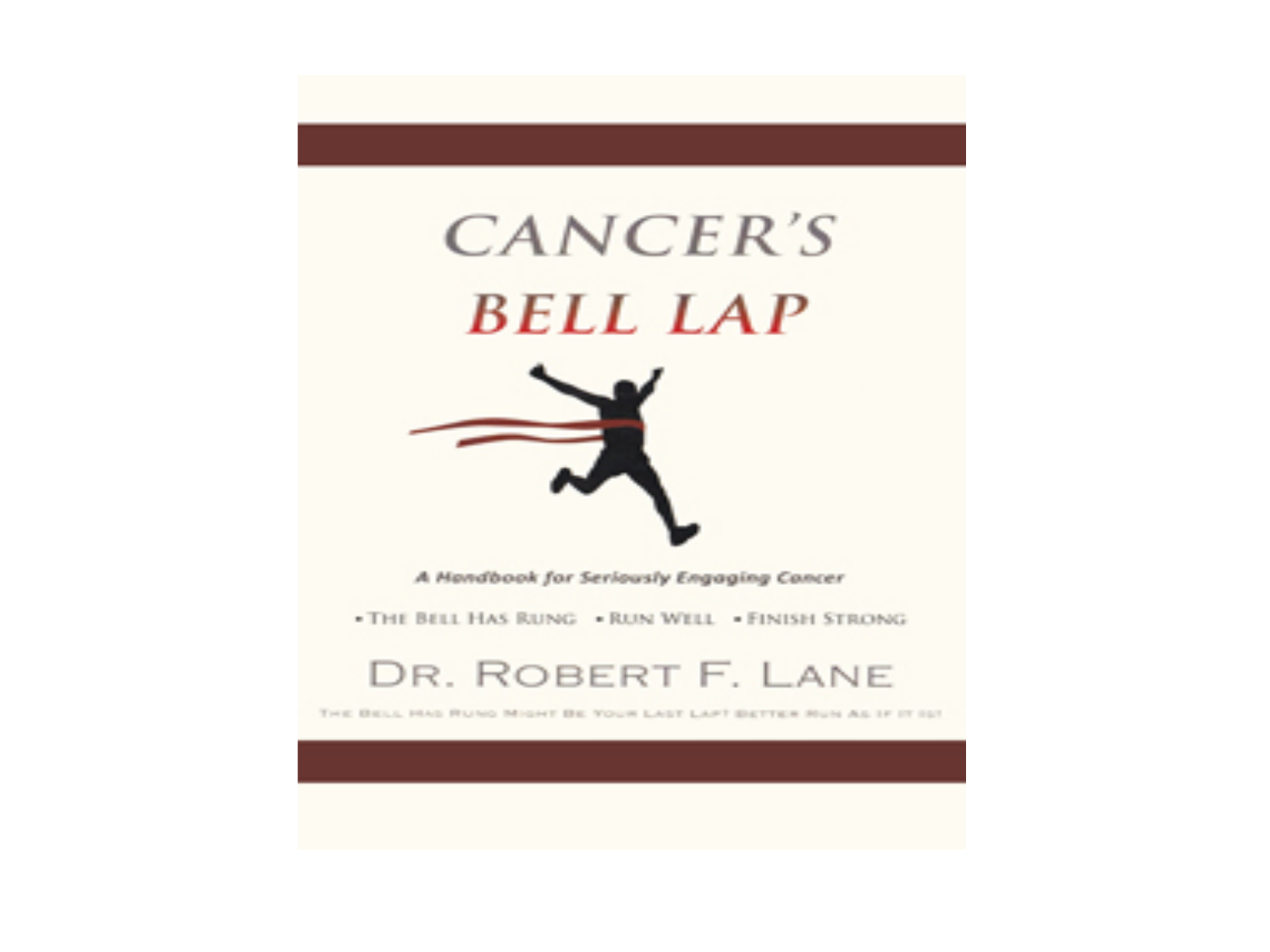

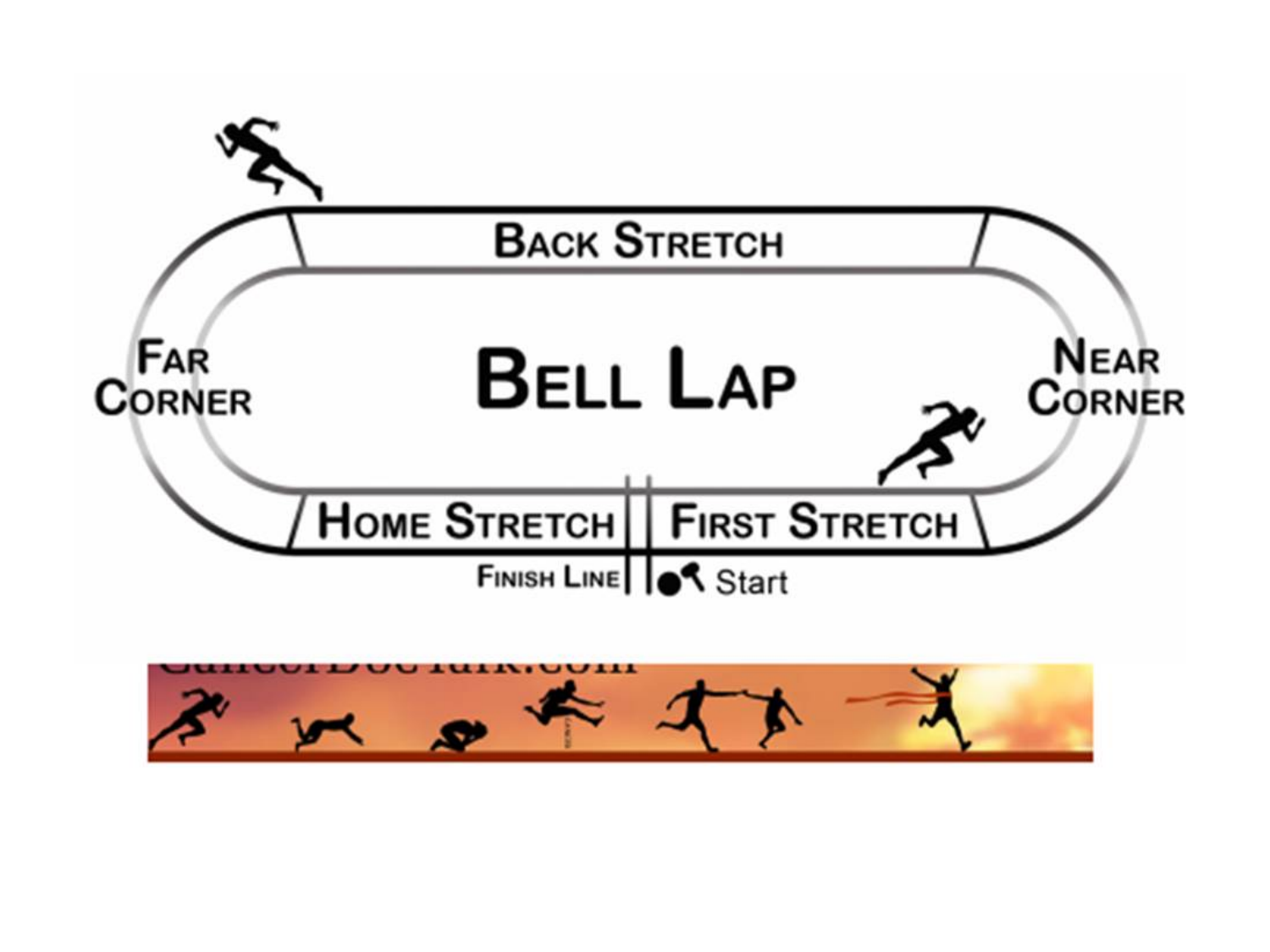# UNCERTAINTY

Ω

 $\bigcirc$ 

LURKS

## **LIKE A DRAGON**

TO DEFEAT DREAMS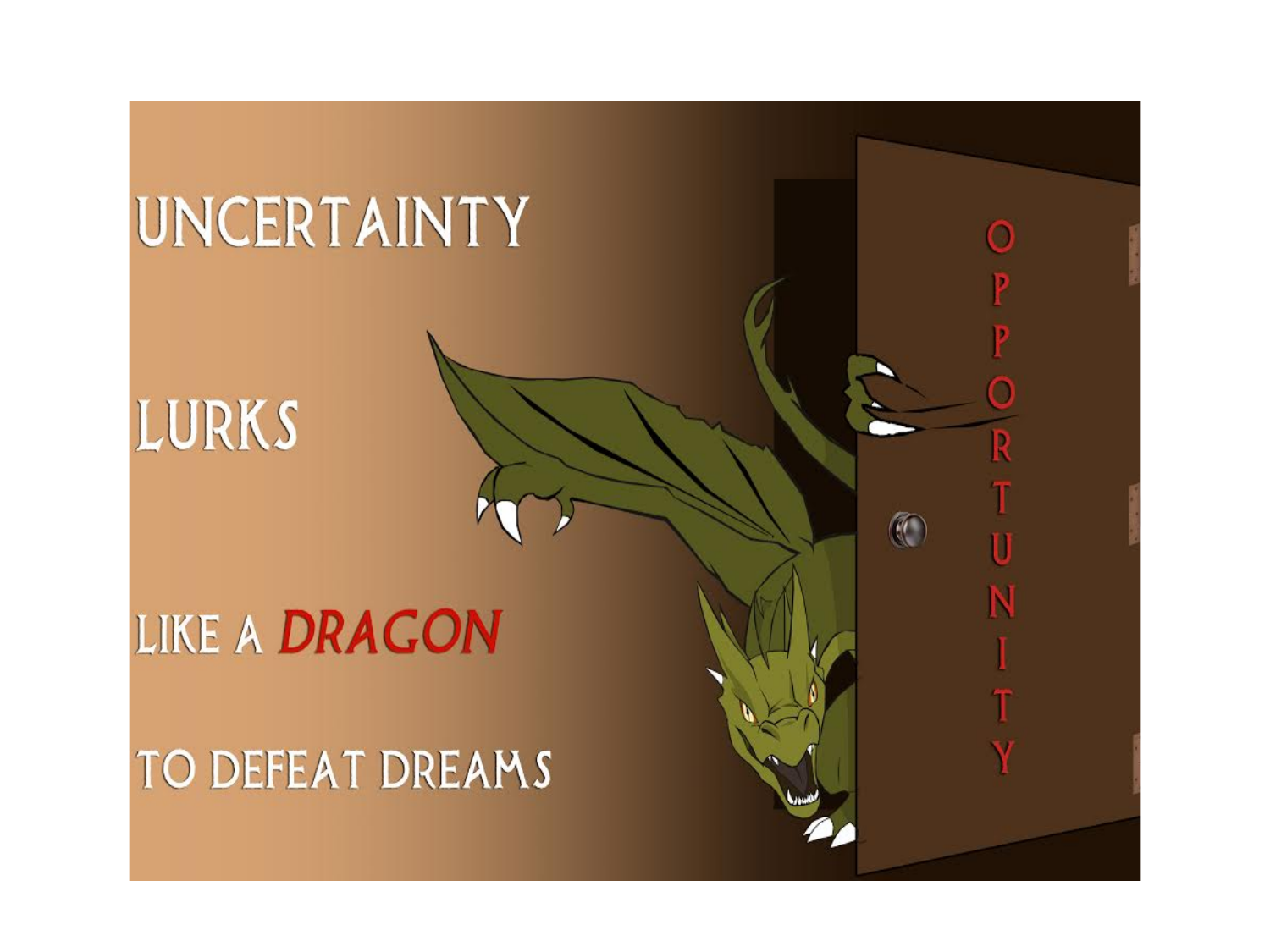

### **OUTRUN THE DRAGON** CancerDocTalk.com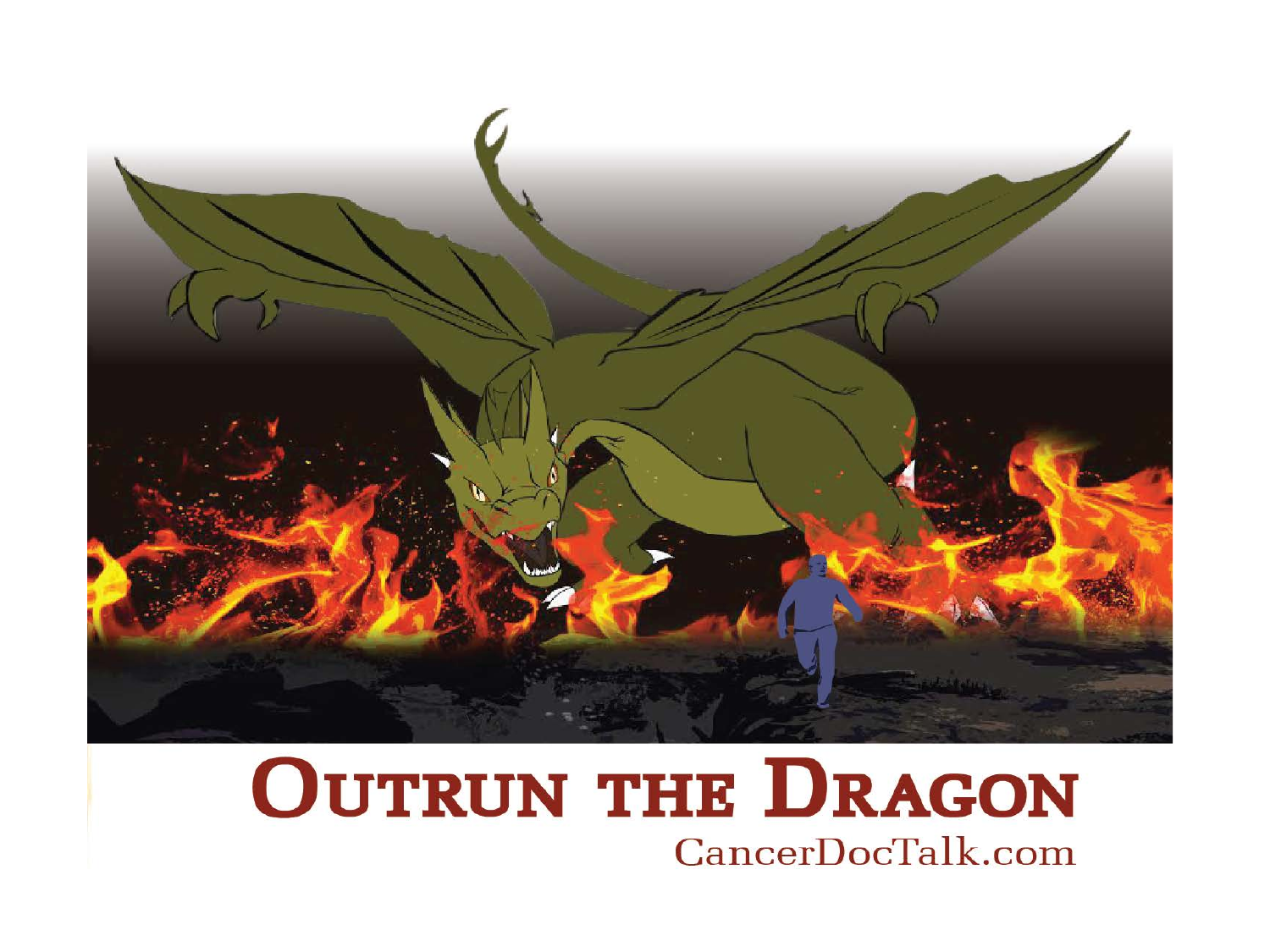## CANCER'S **WINDRUNNERS**



Facing Concer with Courage, Inspiration and Hope

#### DR. ROBERT F. LANE

AUTHOR OF CANCER'S BELL LAP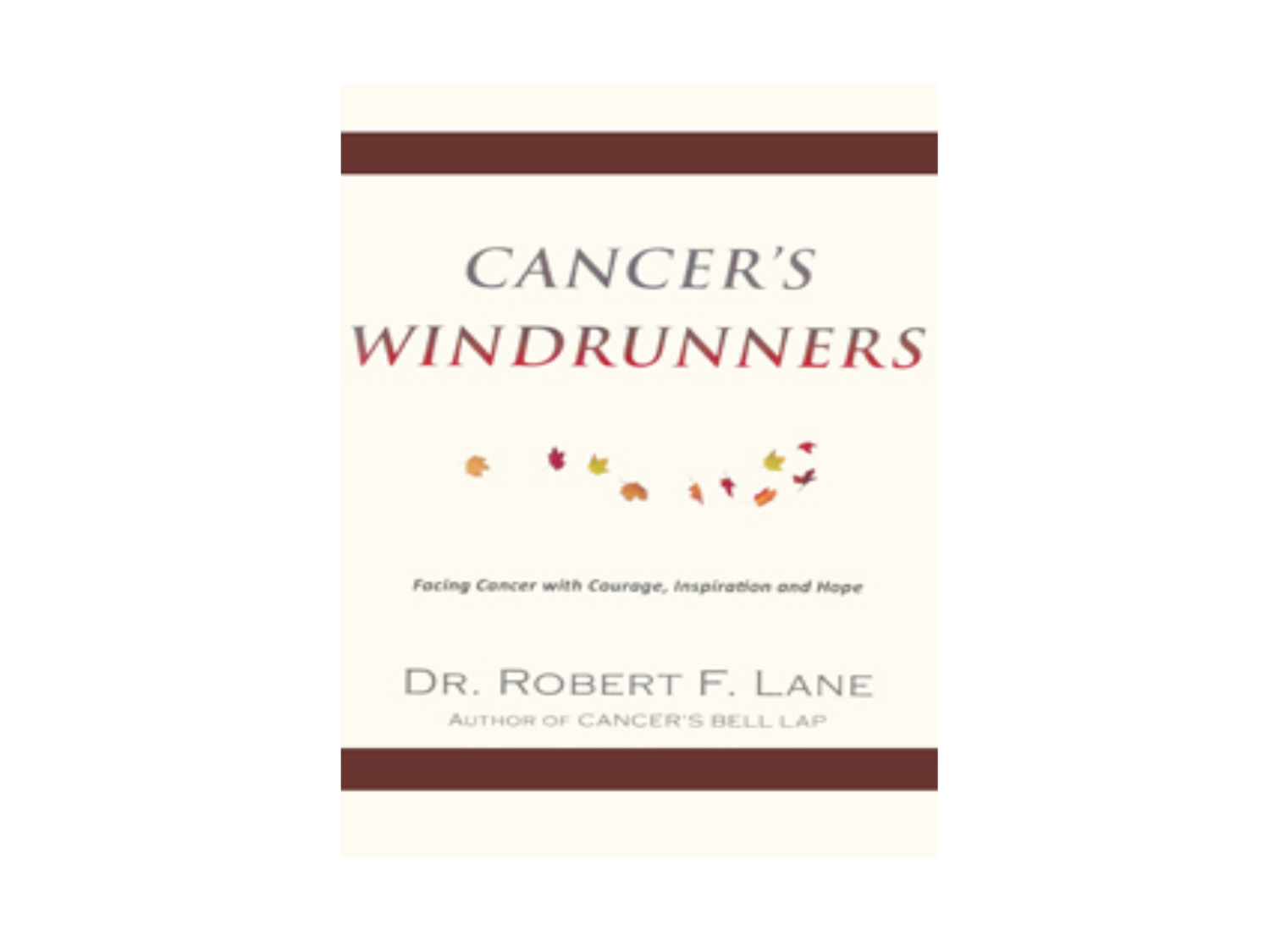

### $1<sup>ST</sup>$  **HAND**

### Personal Experiencial Evidence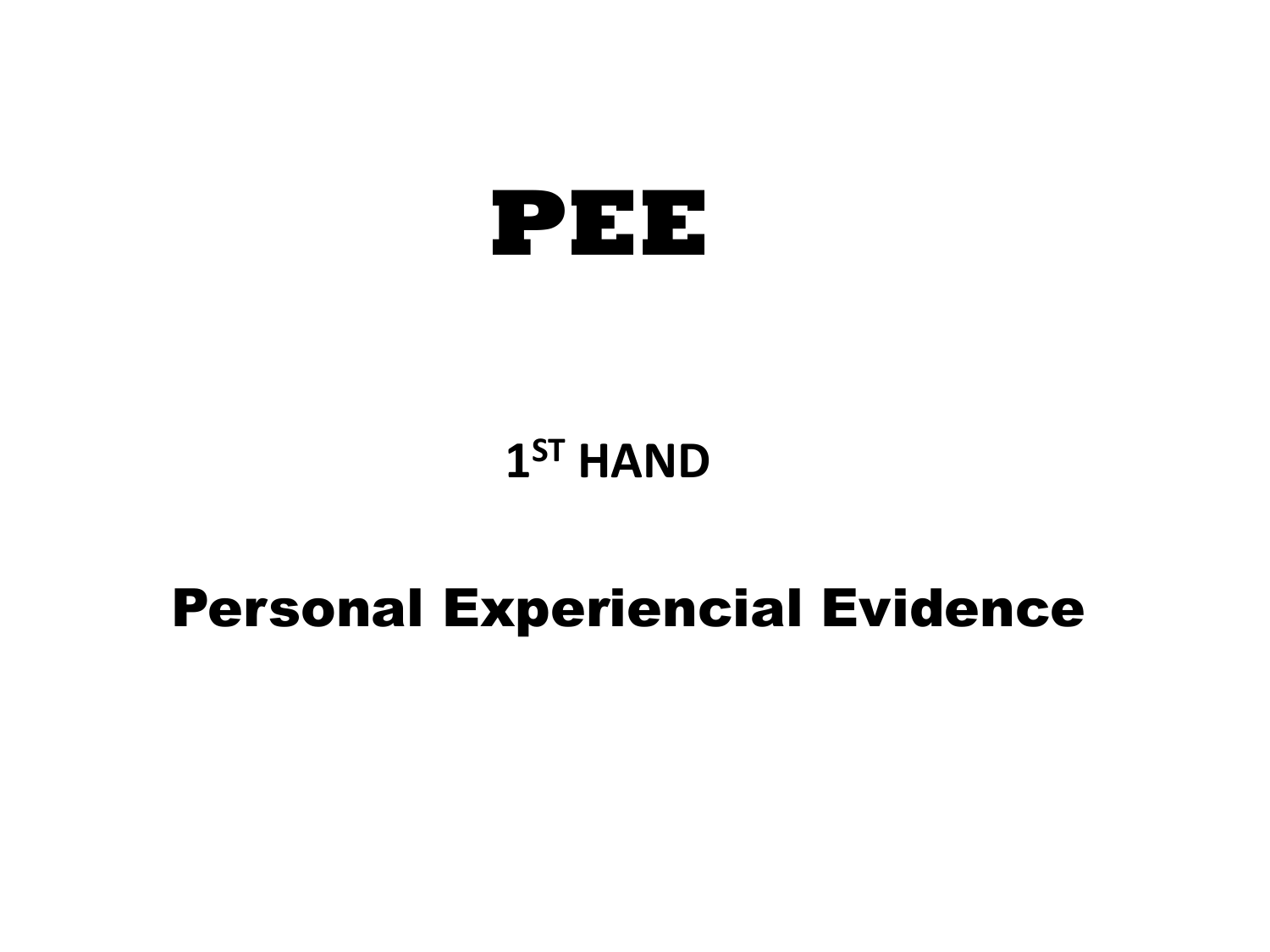## John 14:27

- **Peace I** leave with **you**;
- **my peace I give** to **you**;
- not as the world **give**s do **I give** to **you**.
- Let not **you**r hearts be troubled, neither let them be afraid.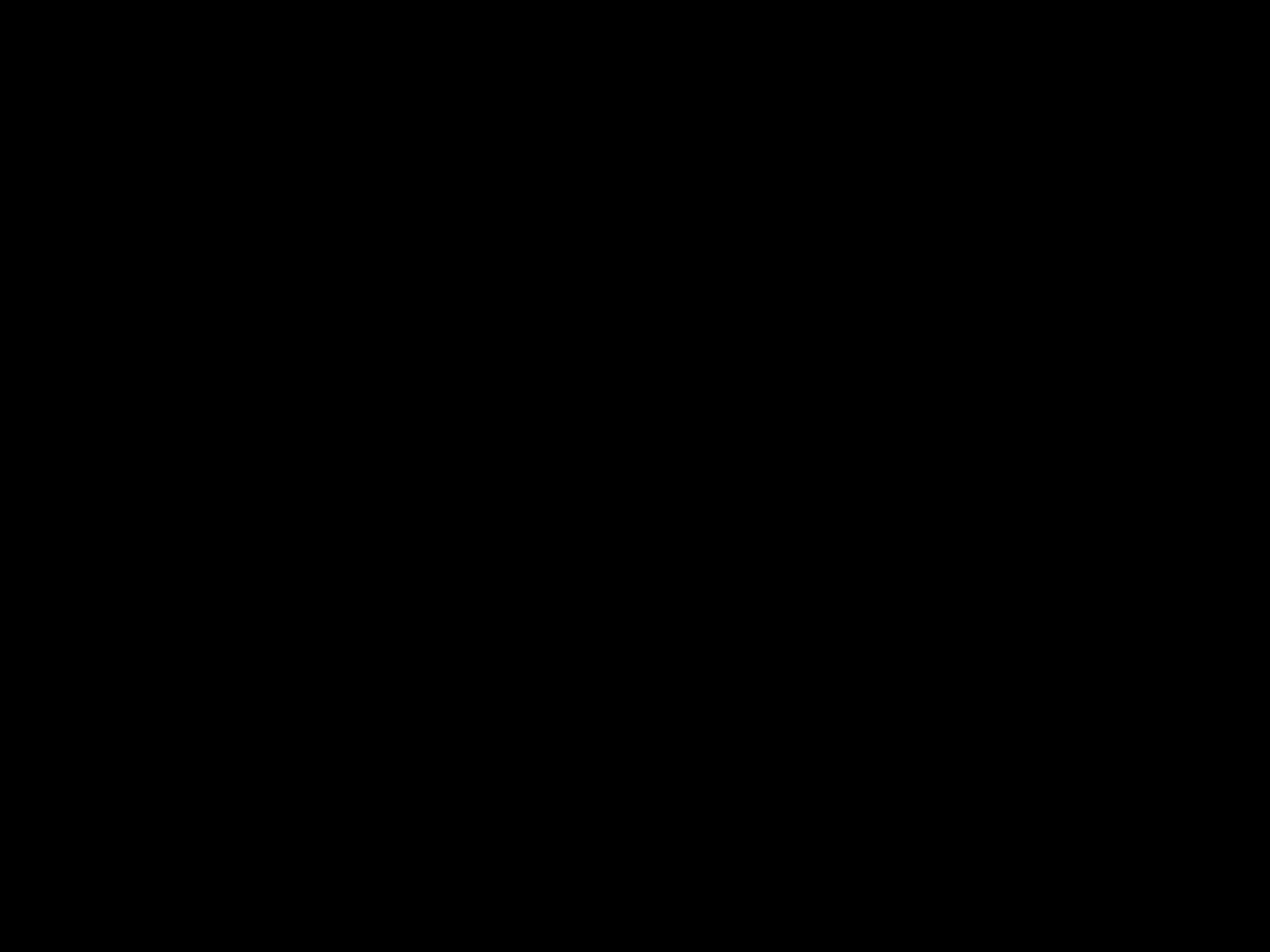# UNCERTAINTY

Ο

R

N

 $\bigcirc$ 

LURKS

### **LIKE A DRAGON**

### TO DEFEAT DREAMS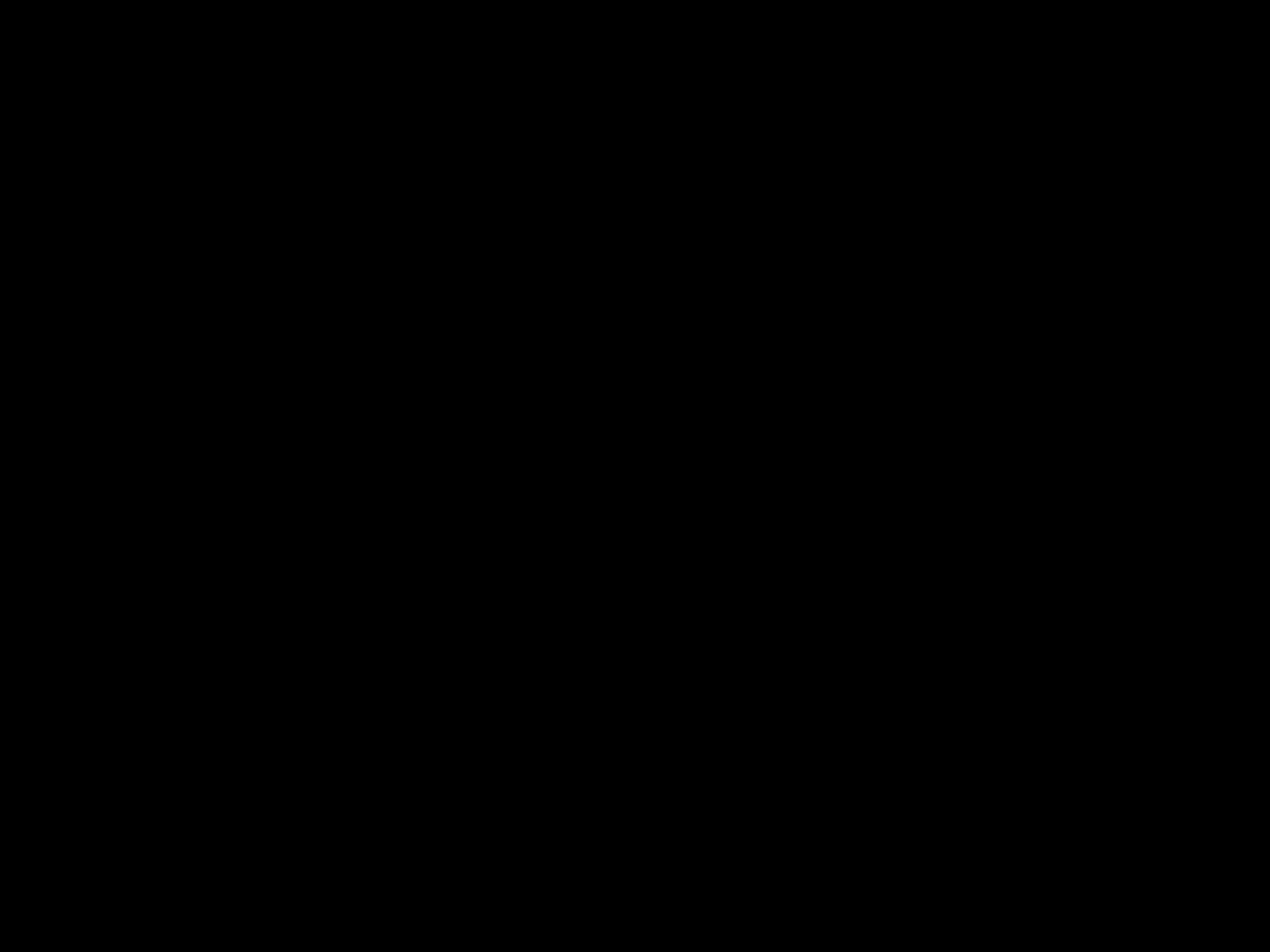### Philippians 4:6-8

<sup>6</sup> Do not worry about anything, but in **EVERYTHING** by prayer and supplication with thanksgiving let your requests be made known to God.

<sup>7</sup> And the **Peace of God**, which surpasses all understanding, will guard your hearts and your minds in Christ Jesus.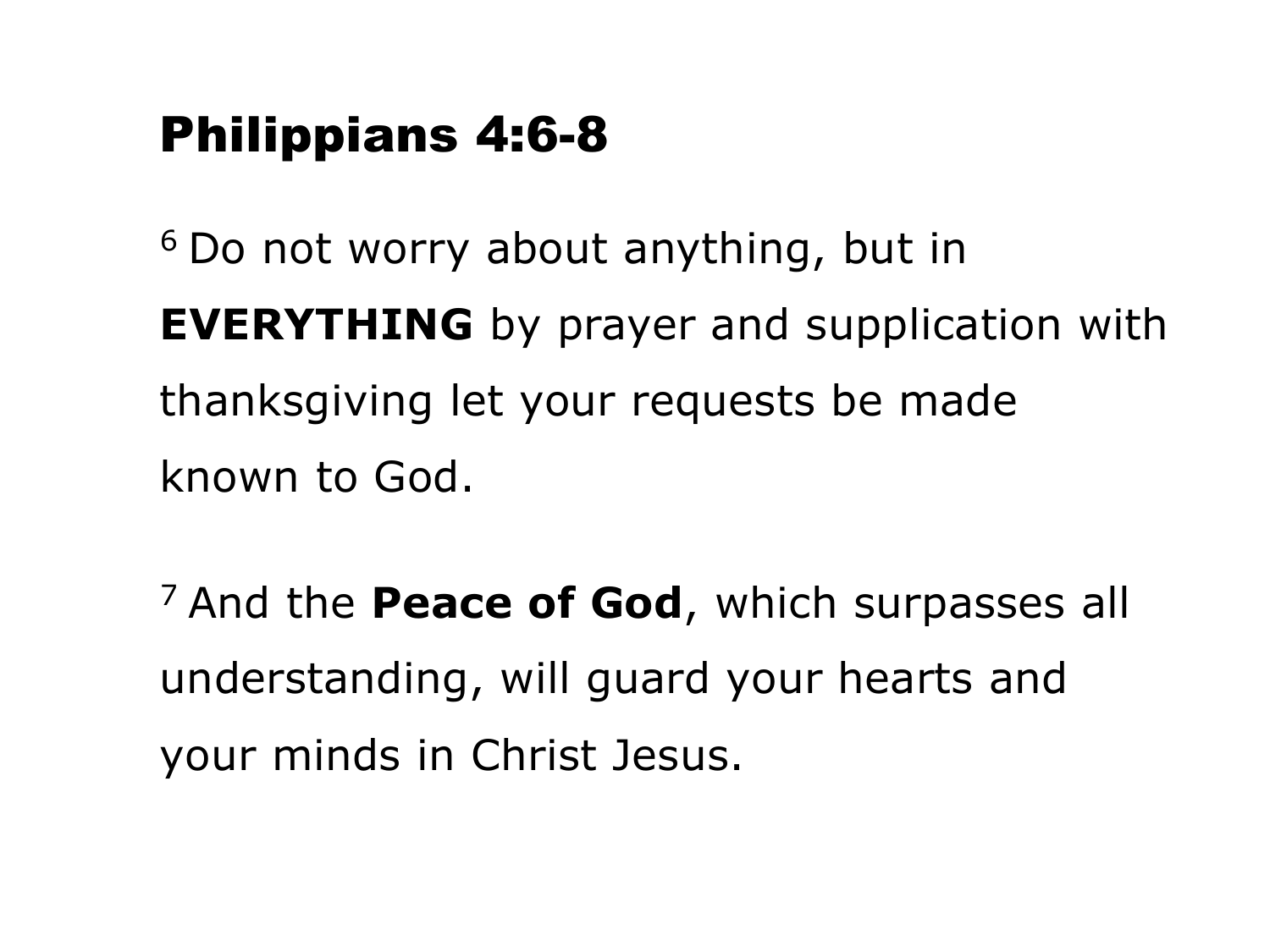### **Isaiah 40:31 (RSV)**

 $31$  but they who wait for the Lord shall renew their strength, they shall mount up with wings like eagles, they shall run and not be weary, they shall walk and not faint.

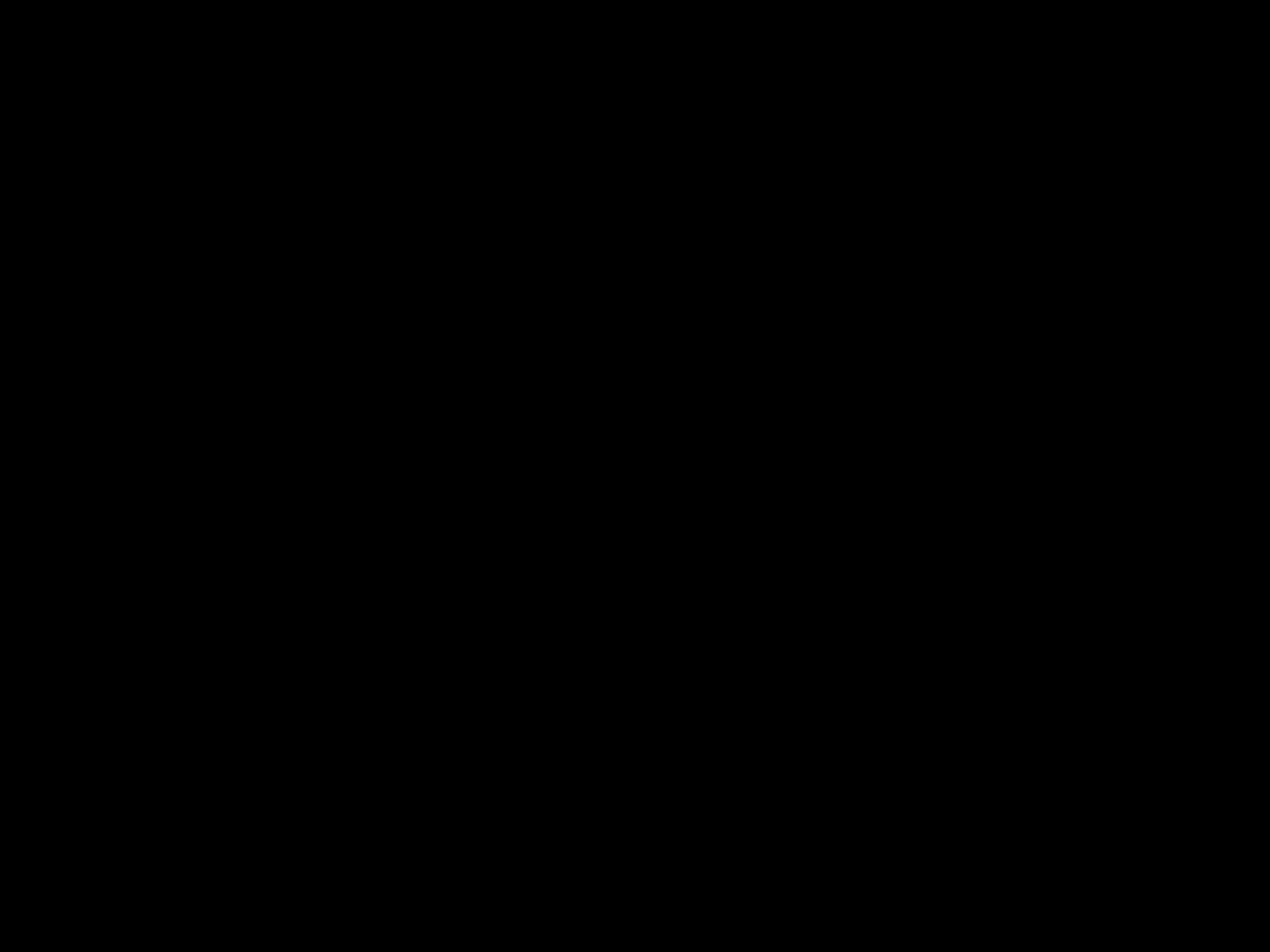#### Joshua 4:1-9 (RSV)

<sup>4</sup> the LORD said to Joshua, <sup>2</sup> "Take twelve men from the people, from each tribe a man, <sup>3</sup> and command them, 'Take twelve stones from here out of the midst of the Jordan,..., and carry them over with you, and lay them down in the place where you lodge tonight." ....<sup>6</sup> that this may be a sign among you,.... So these stones shall be to the people of Israel a memorial for ever."

And they are there to this day at Gilgal.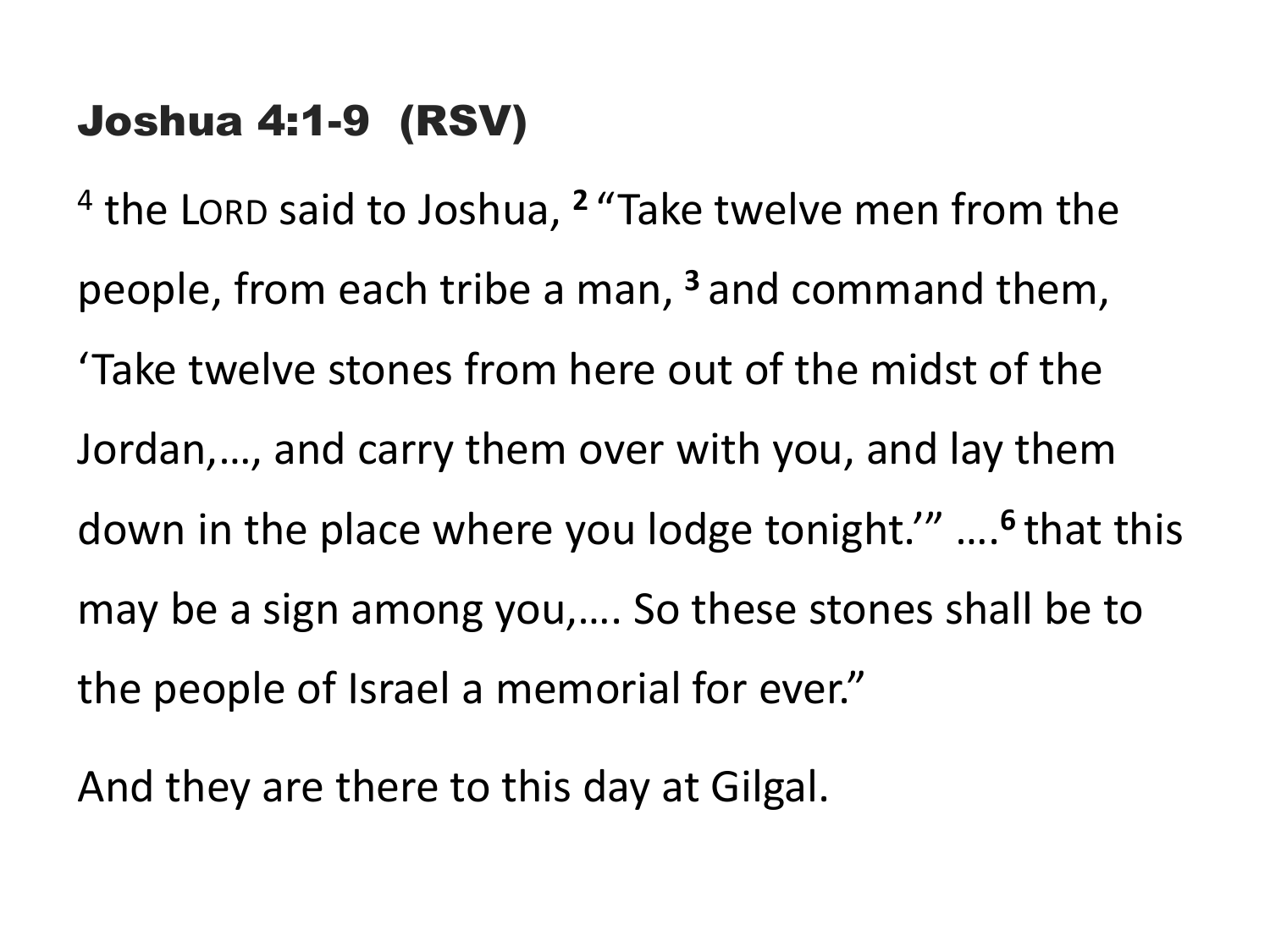### ROMANS 8:28 MSG

"This resurrection life you received from God is not a timid, grave-tending life. It's adventurously expectant, greeting God with a childlike '**What's next**, **Papa**?' ---an unbelievable inheritance" Romans 8:15,16 MSG

He stayed with them to the end, gloriously completing what he had begun" Rom 8:30, MSG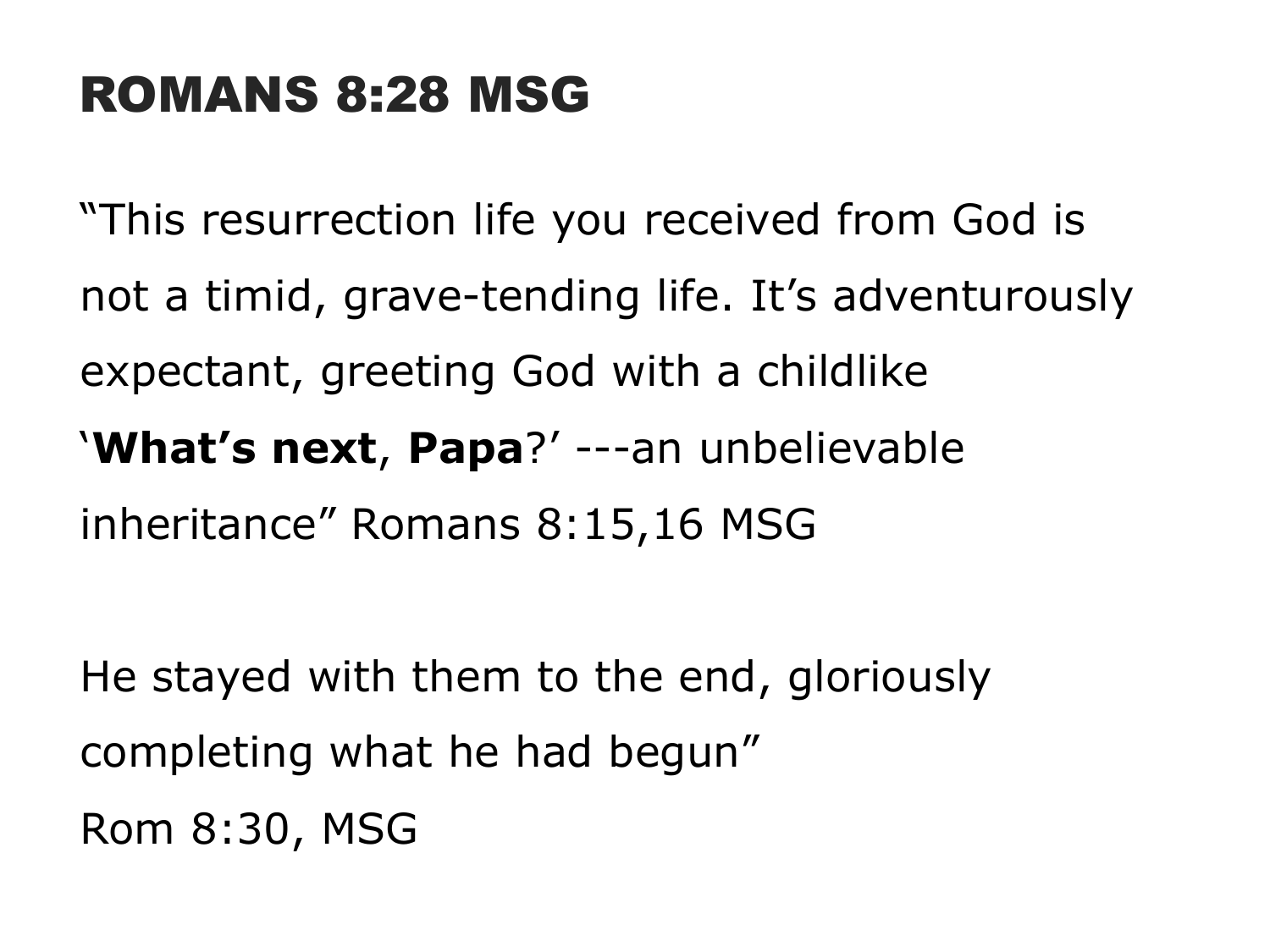### Pray & Ponder Listen & Watch Wait & Walk Remember & Recount